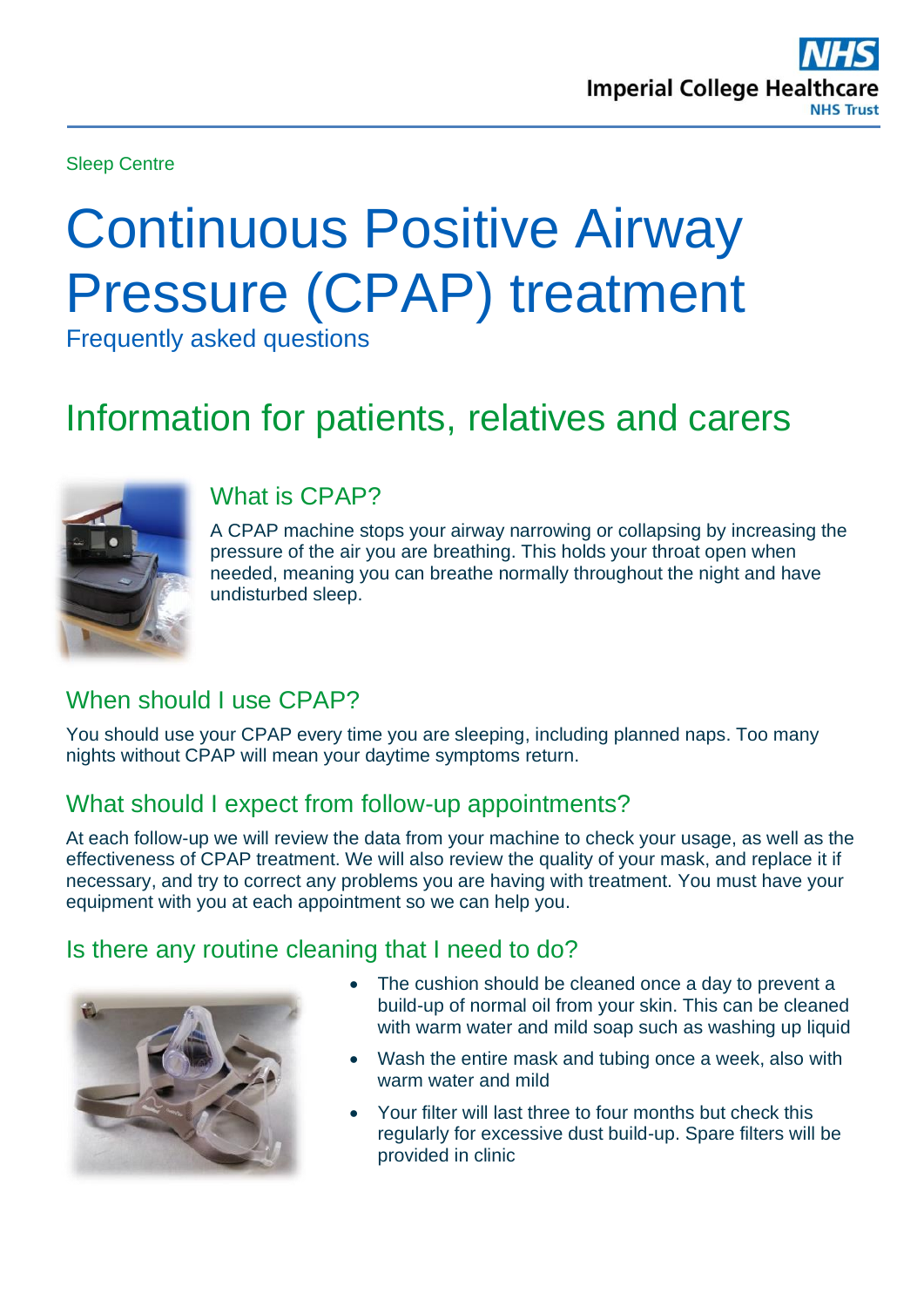

If using a humidifier, please clean it weekly to prevent lime scale build-up. This can be done using something naturally acidic, such as lemon juice or white vinegar

#### What should I do if my mask is leaking?

At times you may notice air leaking from the mask cushion or that the pressure feels unusually high overnight. To fix this:



- make sure the mask cushion is clean as per the instructions on page one
- when adjusting the straps, you should first run a mask fit check as recommended during CPAP collection (or see instruction manual). Make sure you carry out any mask adjustment in your normal sleeping position
- when you are happy with the fit and have ensured there is no leak, you can go to sleep as usual

### Can I take my machine on holiday?

We recommend you take your CPAP machine when going on holiday. If you are flying, you can request a travel letter from a member of your care team. You should also contact the airline in advance to advise them you will be taking a CPAP machine as an additional piece of hand luggage.

### What if I don't have access to electricity?

Your CPAP machine does not come with a battery and needs to be connected to mains power to work. You can buy or rent a battery pack specifically for your machine. You can find out more information by visiting [www.shop.resmed.com/GB/en/CPAP-Accessories](http://www.shop.resmed.com/GB/en/CPAP-Accessories)

### How can I contact the sleep centre?

You can contact us on **020 3311 7188** or by email at [imperial.sleeplab@nhs.net](mailto:imperial.sleeplab@nhs.net)

Please call us for if you have a fault with your machine, need any replacement parts, mask leakages, soreness or anything that requires attention from a clinical physiologist - we will book you an appointment or post you the part needed. Please do not walk in into clinic.